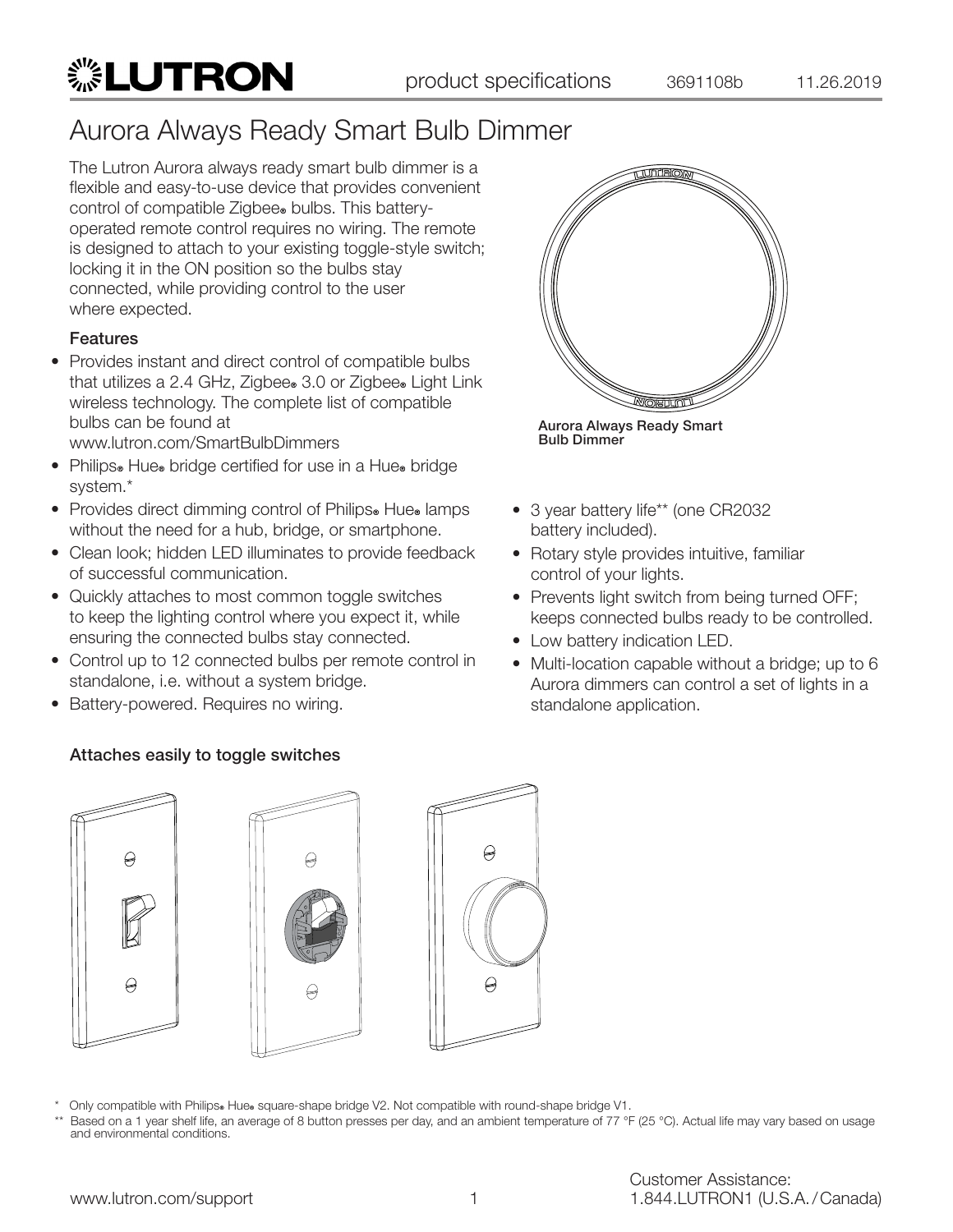

## **Specifications**

| <b>Model Number</b>         | Z3-1BRL-WH-L0                                                                                                                                                                                                                                                                  |
|-----------------------------|--------------------------------------------------------------------------------------------------------------------------------------------------------------------------------------------------------------------------------------------------------------------------------|
| <b>Regulatory Approvals</b> | Lutron Quality Systems registered to ISO 9001:2015; FCC Certified (U.S.A.);<br>IC Certified (Canada)                                                                                                                                                                           |
| <b>Operating Voltage</b>    | $3 V==$ (1) CR2032 battery (included)                                                                                                                                                                                                                                          |
| Environment                 | Ambient operating temperature: 50 $\degree$ F to 104 $\degree$ F (10 $\degree$ C to 40 $\degree$ C).<br>Maximum 90% relative humidity (non-condensing). Indoor use only.                                                                                                       |
| Communications              | Communicates using Radio Frequency (RF) at 2.4 GHz. Thousands of<br>system addresses prevent interference between systems. The device is part<br>of a Zigbee. mesh network. Range is dependent on density of the Zigbee.<br>network and the devices that are being controlled. |
| Mounting                    | Mounting of any RF devices on or in close proximity to a metal surface may<br>reduce the effective range of radio signal transmission or reception. For best<br>performance, mount on non-metallic material.                                                                   |
| Warranty                    | http://www.lutron.com/TechnicalDocumentLibrary/369-119 Wallbox Warranty.pdf                                                                                                                                                                                                    |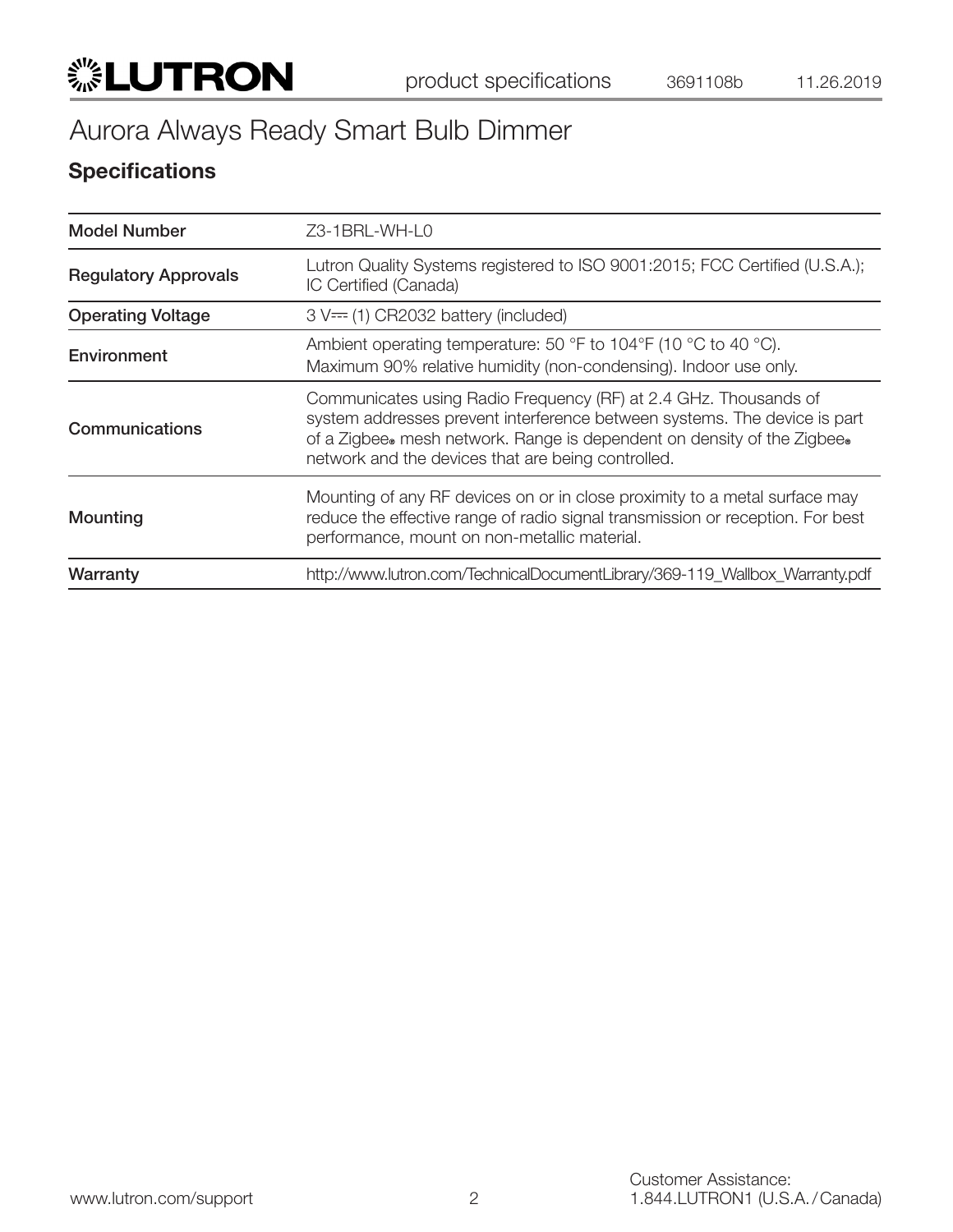## Model Number



## Operation

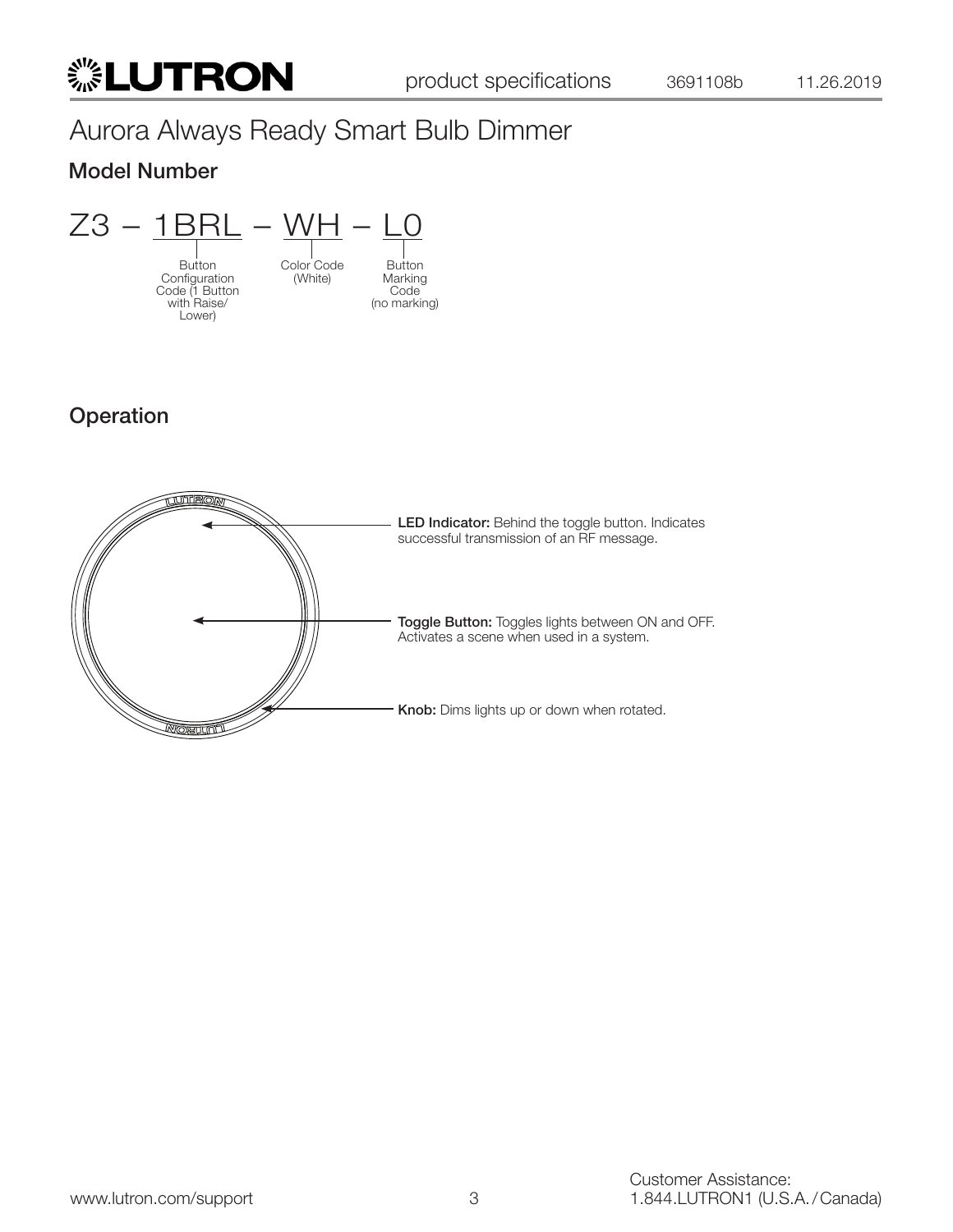## **Dimensions**

All dimensions shown as: in (mm)

#### Front View



#### Side View